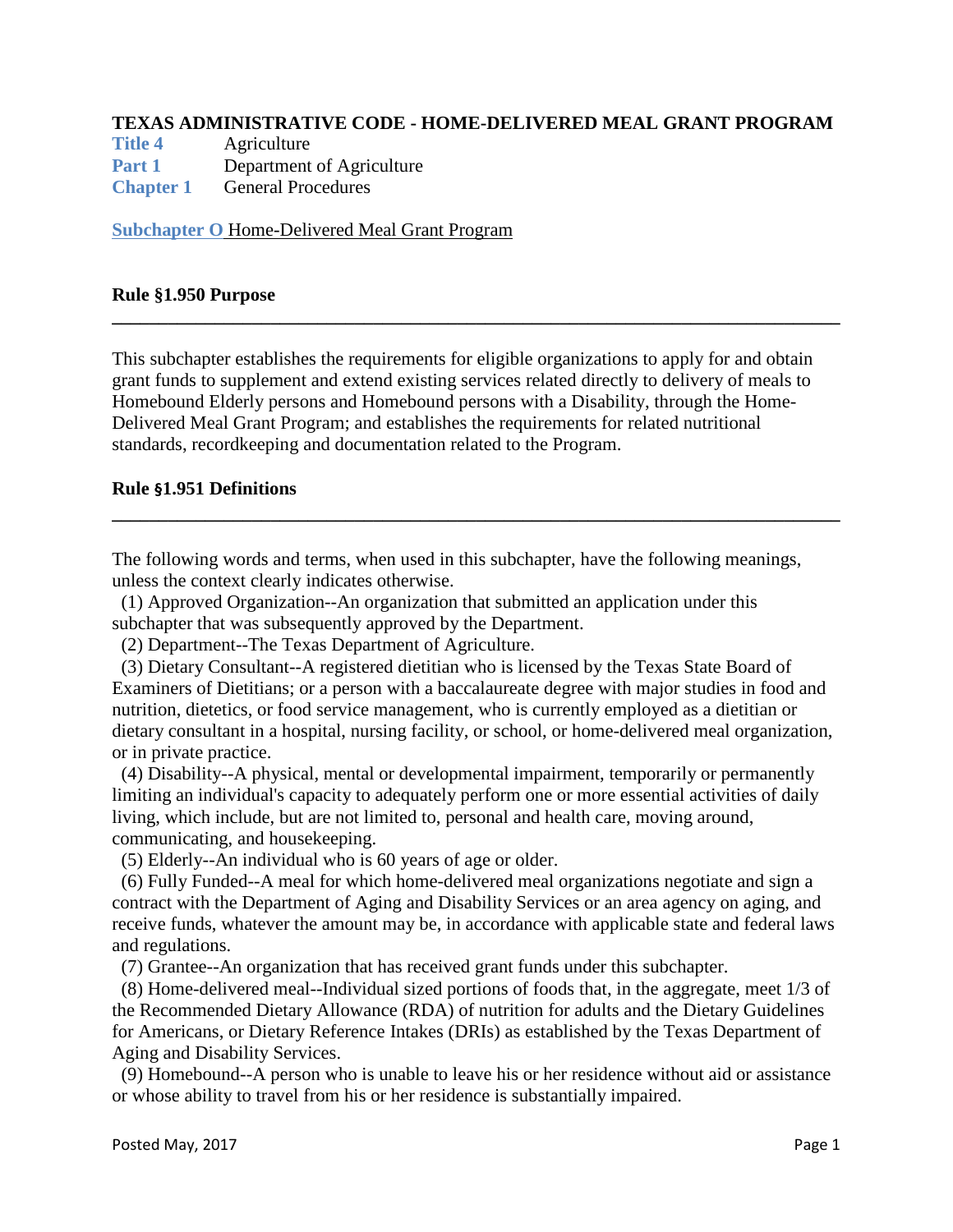(10) Organization--A qualifying governmental agency or nonprofit private organization that is exempt from taxation under §501(a), Internal Revenue Code of 1986, as an organization described by  $\S 501(c)(3)$  of that code, which is a direct provider of home-delivered meals to homebound elderly persons or persons with disabilities in this state.

(11) Program--The Home-Delivered Meal Grant Program.

 (12) State Fiscal Year--The period between September 1st of any year and August 31st of the subsequent year.

**\_\_\_\_\_\_\_\_\_\_\_\_\_\_\_\_\_\_\_\_\_\_\_\_\_\_\_\_\_\_\_\_\_\_\_\_\_\_\_\_\_\_\_\_\_\_\_\_\_\_\_\_\_\_\_\_\_\_\_\_\_\_\_\_\_\_\_\_\_\_\_\_\_\_\_\_\_\_**

### **Rule §1.952 Administration of the Program**

(a) The Department annually shall determine:

(1) the total amount of money available for grants under this subchapter;

 (2) the number of residents at least 60 years of age in this state, according to the most recent federal decennial census; and

 (3) the number of residents at least 60 years of age in each county in this state, according to the most recent federal decennial census.

(b) Subject to §1.953 of this title (relating to County Grant Required) and subsection (d) of this section, the Department shall make grants in an amount equal to one dollar for each meal that each Approved Organization delivered to Homebound Elderly persons or persons with a Disability in the county in the preceding State Fiscal Year that was not Fully Funded.

(c) The Department shall make grant award not later than February 1 of each calendar year to each Approved Organization. Fifty percent (50%) of such grant awarded shall be allocated and distributed to each Approved Organization on or before February 1 of each calendar year. The remaining fifty percent (50%) of such grant award shall be allocated and distributed to each Approved Organization on or before August 1 of each calendar year. Notwithstanding any other provision of this subchapter, the Department may deny, revoke, suspend, or withhold a grant award for misuse of grant funds, or failure to comply with any requirement or section of this subchapter, including, without limitation, failure to:

 (1) have or utilize adequate intake processes and/or procedures, including intake forms, to qualify individuals as eligible for assistance in accordance with this subchapter;

 (2) keep and maintain adequate client records, by county, that identify the names, addresses, and telephone numbers of all individuals qualified as homebound or disabled individuals eligible under this subchapter;

 (3) keep and maintain adequate records that support the total number of home-delivered meals an Approved Organization claims it delivers to homebound or disabled individuals eligible for assistance under this subchapter;

 (4) keep and maintain adequate records that support the total number of home-delivered meals an Approved Organization claims it delivers in support of its application;

 (5) keep and maintain adequate records that document meals delivered under this subchapter with identifying information on the recipient of each meal;

 (6) keep and maintain an accounting system and records in accordance with Generally Accepted Accounting Principals;

 (7) obtain and comply with all health and other permits required under this subchapter, including failure to keep and maintain adequate records pertaining to such health and other permits;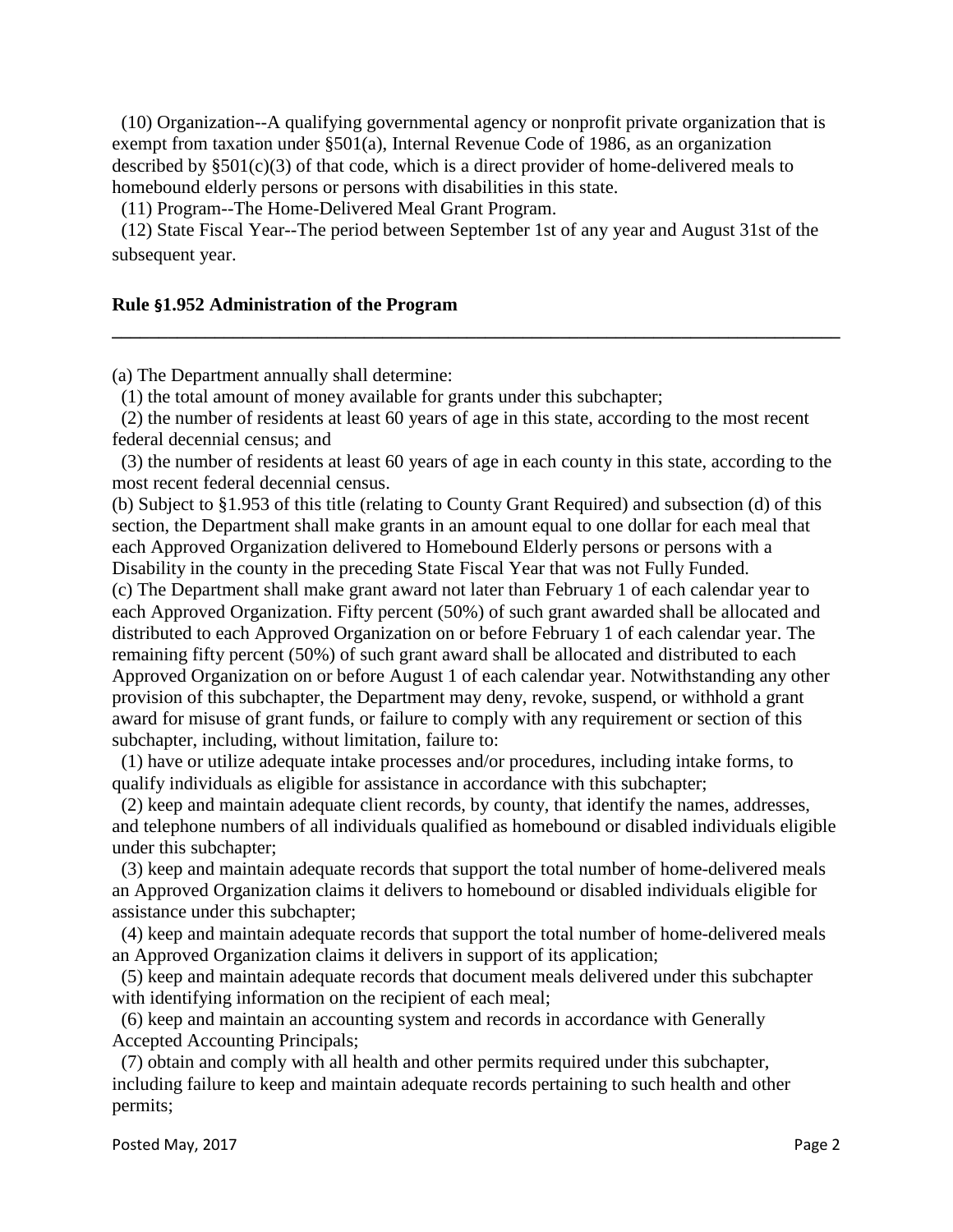(8) obtain a county grant as required by this subchapter, including failure to keep and maintain adequate records pertaining to such county grant;

 (9) have a dietary consultant review the dietary content of all menus or meal plans for all meals delivered by an Approved Organization with grant funds awarded under this subchapter, to ensure that those meals meet the Registered Dietary Allowance or Dietary Reference Intakes as required by this subchapter, including failure to keep and maintain adequate records pertaining to such registered dietician, such as name, address, and telephone number;

 (10) keep and maintain a bank account in the name of the Approved Organization, including failure to keep and maintain adequate records pertaining to such bank account; or

 (11) keep and maintain adequate records of all expenses that an Approved Organization claims are allowable expenses under this subchapter.

(d) Except as provided by §1.953 of this title, and subsections (b) and (f) of this section, grants from the Department to Approved Organizations in a county in a State Fiscal Year may not exceed an amount determined by the following formula: CR x (TD/SR), where "CR" is the number of residents at least 60 years of age in the county; "TD" is the total amount of money appropriated to the Department for that State Fiscal Year to make grants, less the Department's administrative expenses; and "SR" is the number of residents at least 60 years of age in this state. (e) If more than one "Approved Organization" delivers meals in a county, the Department shall reduce the grants proportionally to each qualifying organization in that county so that the total amount of the grants to the organizations does not exceed the amount described by subsection (d) of this section.

(f) If the total amount of the grants made statewide by the Department under subsection (b) of this section is less than the amount appropriated to fund the program under this section in a State Fiscal Year, the Department shall use the unspent funds to proportionally increase the grants to each Approved Organization.

(g) The Department may use up to five percent of the appropriated funds for administration of the program.

### **Rule §1.953 County Grant Required**

(a) Before an Organization may receive a grant from the Department, the county in which the Organization provides meals must make a grant to the Organization. The grant must be for the provision of home-delivered meals to the homebound elderly and disabled in that county. (b) A county may make a grant to more than one Organization in the county.

(c) If the county makes a grant to one or more Organizations in an amount that is less than 25 cents for each person at least 60 years of age who resides in the county, according to the most recent federal decennial census, the maximum amount the Department may provide to Organizations in the county is reduced to an amount in proportion to the amount by which the county grant is less than 25 cents for each elderly resident.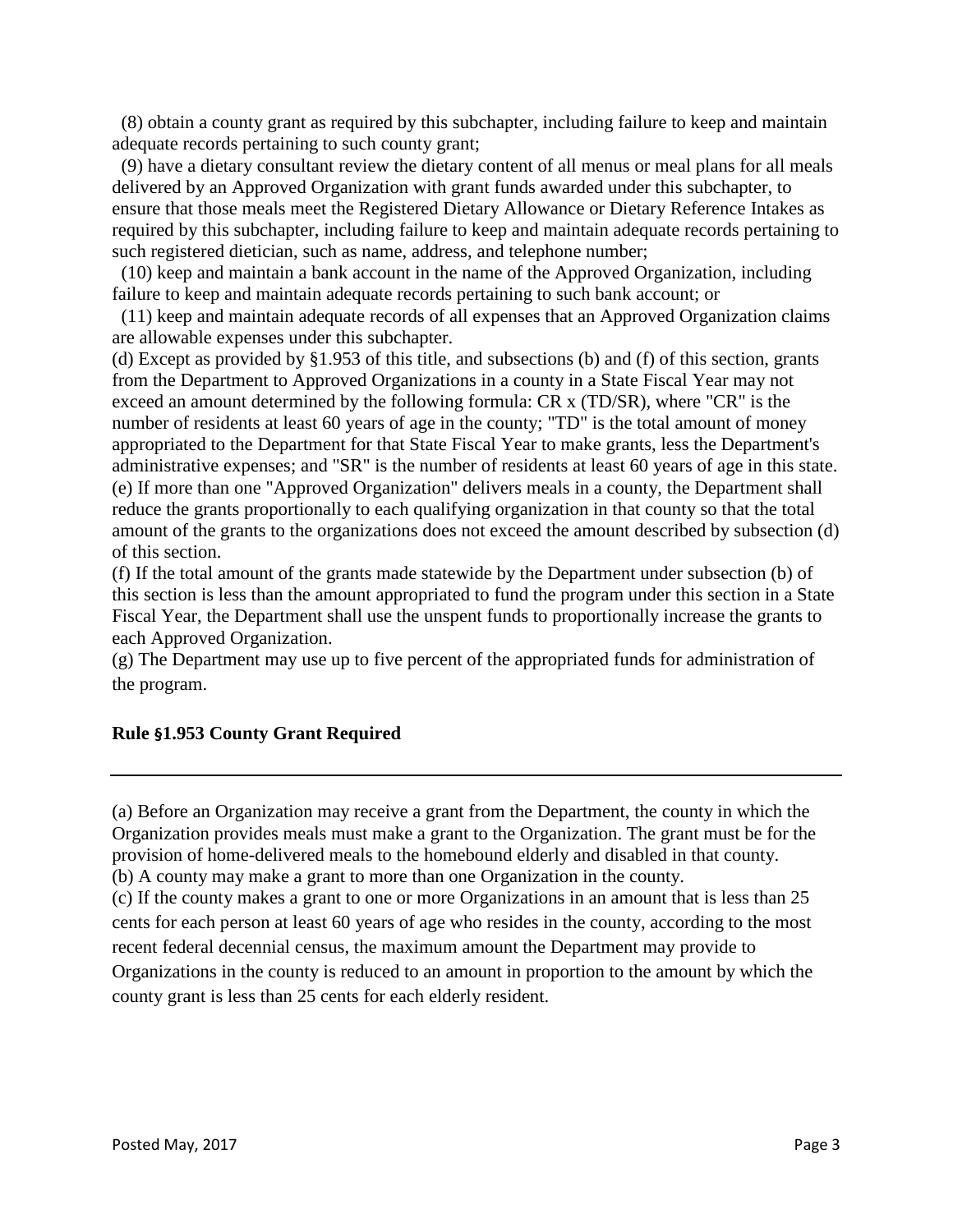An Organization is eligible to receive a grant under this subchapter if it:

 (1) administers a home-delivered meal program and is a direct provider of home-delivered meals to Elderly persons and/or persons with a Disability;

(2) (if a nonprofit private organization) has a volunteer board of directors;

(3) practices nondiscrimination;

(4) has an accounting system or fiscal agent approved by the county where it provides meals;

(5) has a system to prevent the duplication of services to clients;

 (6) has received a grant from the county in which the Organization is delivering meals, in accordance with §1.953 of this title (relating to County Grant Required);

 (7) has submitted an application in accordance with §1.955 of this title (relating to Application); and

 (8) agrees to use funds received under this subchapter only to supplement or extend existing home-delivered meal services.

# **Rule §1.955 Application**

(a) The application shall be in a form prescribed by the Department, in accordance with this subchapter.

(b) The application submitted to the Department in accordance with §1.954 of this title (relating to Eligibility for Grant), shall:

 (1) be notarized and signed by the Organization's executive director and board chair, if applicable;

(2) be postmarked not later than November 1;

(3) include the following information:

(A) the Organization's name and address;

(B) the names and titles of the Organization's executive director and board chair, if applicable;

(C) the name of the county in relation to which the Organization is applying;

 (D) the number of residents at least 60 years of age who reside in that county, according to the most recent federal decennial census;

(E) the amount of the grant awarded by that county, as required by §1.954 of this title;

 (F) the total number of meals the Organization delivered to Elderly persons or persons with a Disability in that county during the preceding State Fiscal Year including those that were not Fully Funded;

(G) the Organization's most recent financial statement or audited financial report;

(H) a list of the Organization's board and officers;

(I) appropriate documentation demonstrating that the Organization:

(i) is a qualifying governmental agency or nonprofit private organization;

 (ii) has been awarded a grant by the county for the provision of home-delivered meals to the homebound elderly and disabled in that county; and

(iii) has delivered the number of meals reported under subsection  $(a)(3)(F)$  of this section; and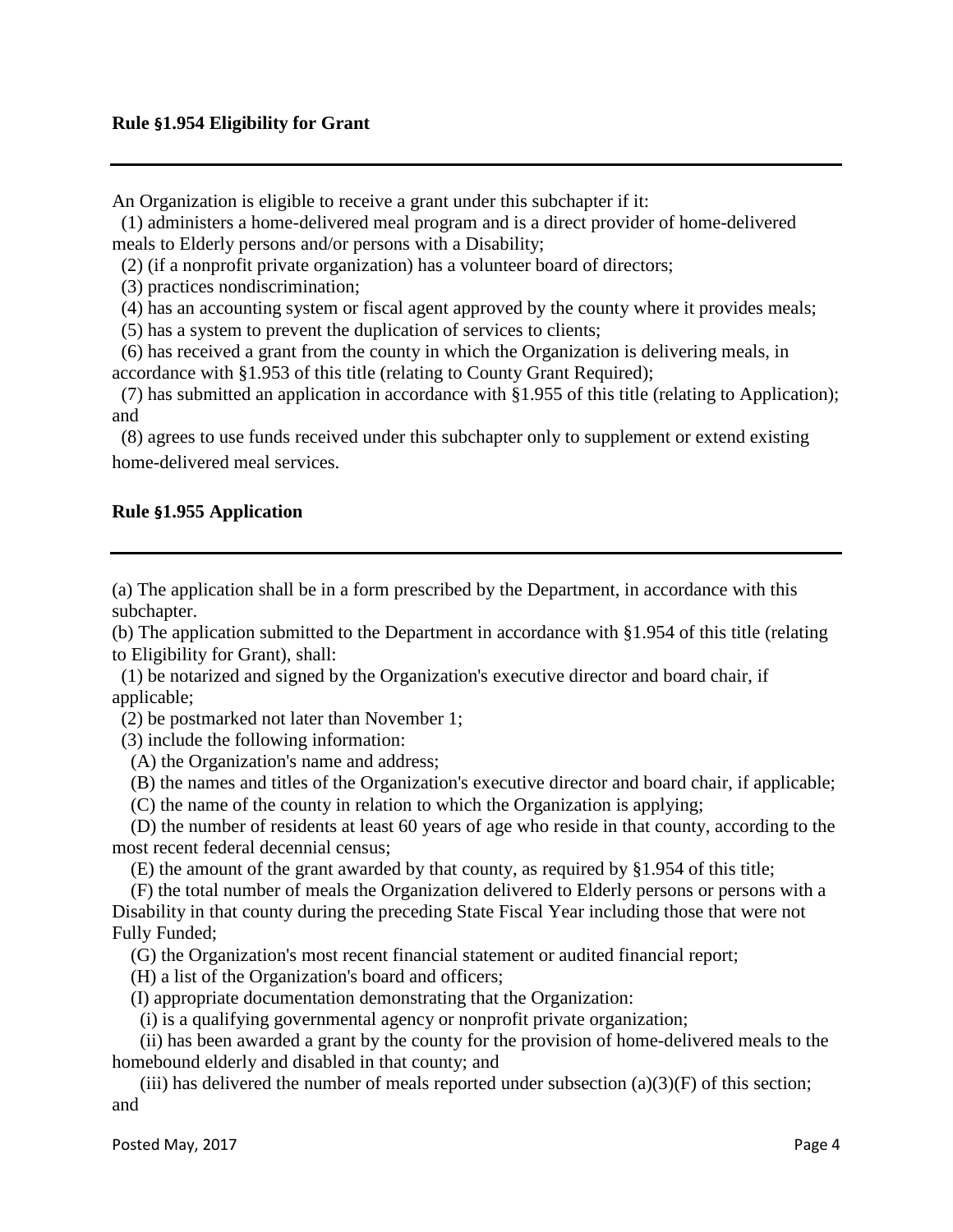(J) any other information the Department determines necessary.

(c) An Organization that applies for a grant for meals delivered in more than one county must submit a separate application for each county in which the Organization delivers meals.

### **Rule §1.956 Nutritional Standards**

Each Home-delivered meal to which grant funds are applied shall be approved by a Dietary Consultant. Each meal must meet 1/3 of the recommended dietary allowance (RDA) for adults and the Dietary Guidelines for Americans, or if the organization receives funding through the Texas Department of Aging and Disability Services, the Dietary Reference Intakes (DRI) as and when established by the Texas Department of Aging and Disability Services. The approval must occur and be documented prior to the date the meal is served.

\_\_\_\_\_\_\_\_\_\_\_\_\_\_\_\_\_\_\_\_\_\_\_\_\_\_\_\_\_\_\_\_\_\_\_\_\_\_\_\_\_\_\_\_\_\_\_\_\_\_\_\_\_\_\_\_\_\_\_\_\_\_\_\_\_\_\_\_\_\_\_\_\_\_\_\_\_\_

## **Rule §1.957 Compliance with Laws and Regulations**

A Grantee must follow procedures and maintain facilities that comply with all applicable federal, state and local laws and regulations related to fire, health, sanitation, and safety, and obtain all necessary permits. All food preparation, handling, and service activities shall comply with applicable Texas Department of State Health Services rules.

**\_\_\_\_\_\_\_\_\_\_\_\_\_\_\_\_\_\_\_\_\_\_\_\_\_\_\_\_\_\_\_\_\_\_\_\_\_\_\_\_\_\_\_\_\_\_\_\_\_\_\_\_\_\_\_\_\_\_\_\_\_\_\_\_\_\_\_\_\_\_\_\_\_\_\_\_\_\_**

### **Rule §1.958 Service Requirements**

Each Grantee using grant funds received under this subchapter toward the preparation or delivery of a Home-delivered meal must provide such meal in accordance with the service requirements outlined in Title 40 Texas Administrative Code, §55.27(a) and (c), or other applicable local, state or federal regulations relating to the delivery, transportation, packaging of home-delivered meals, or the handling of undelivered meals.

# **Rule §1.959 Eligibility of Persons Served**

Each Grantee using grant funds received under this subchapter toward the preparation or delivery of a Home-delivered meal must document that persons receiving a meal funded under this subchapter are Homebound Elderly persons or Homebound persons with a Disability as defined in §1.951 of this title (relating to Definitions).

**\_\_\_\_\_\_\_\_\_\_\_\_\_\_\_\_\_\_\_\_\_\_\_\_\_\_\_\_\_\_\_\_\_\_\_\_\_\_\_\_\_\_\_\_\_\_\_\_\_\_\_\_\_\_\_\_\_\_\_\_\_\_\_\_\_\_\_\_\_\_\_\_\_\_\_\_\_\_**